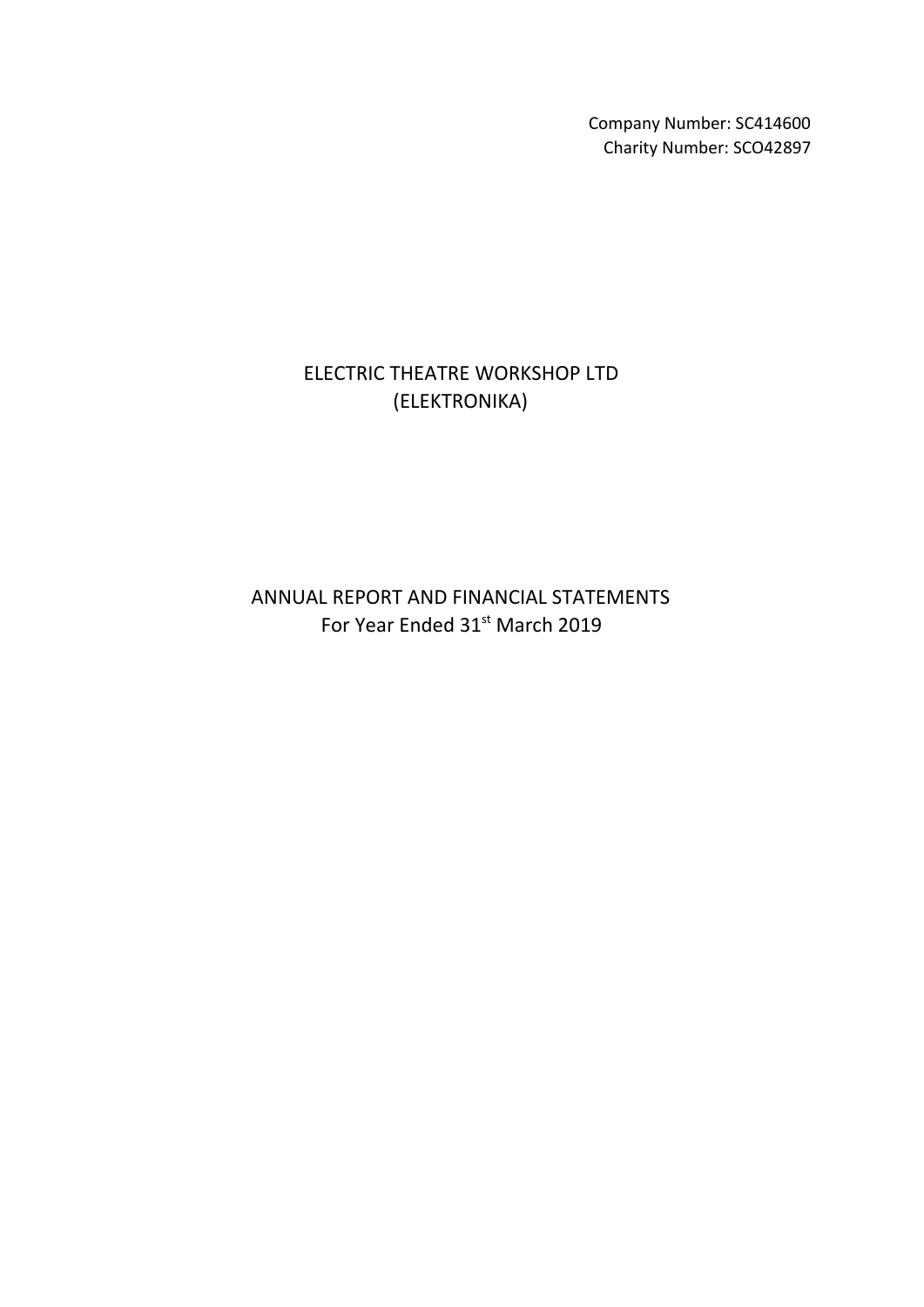# Reference and Administrative Information

| <b>Charity Number</b> | SCO42897 |
|-----------------------|----------|
| <b>Company Number</b> | SC414600 |

### **Trustees**

K Clapperton M McKeown L Hill

# **Chief Executive**

G Main

## **Secretary** R J McDougall

# **Registered Office** Eskdale House, Bankend Road, Crichton Business Park, Dumfries, DG14UQ

**Independent Examiner** Dugald Macleod Tulloch Whin, Newtonairds, Dumfries, DG20JL

### **Tax Advisors**

Creative Tax Reliefs 179 Chorley New Road, Bolton, England, BL14QZ

### **Bankers**

HSBC 46 High Street, Dumfries, DG12JA Royal Bank of Scotland 151 High Street, Dumfries, DG12RA

# **Merchant Bankers** Realex 1 King Street, Hammersmith, London, W69HR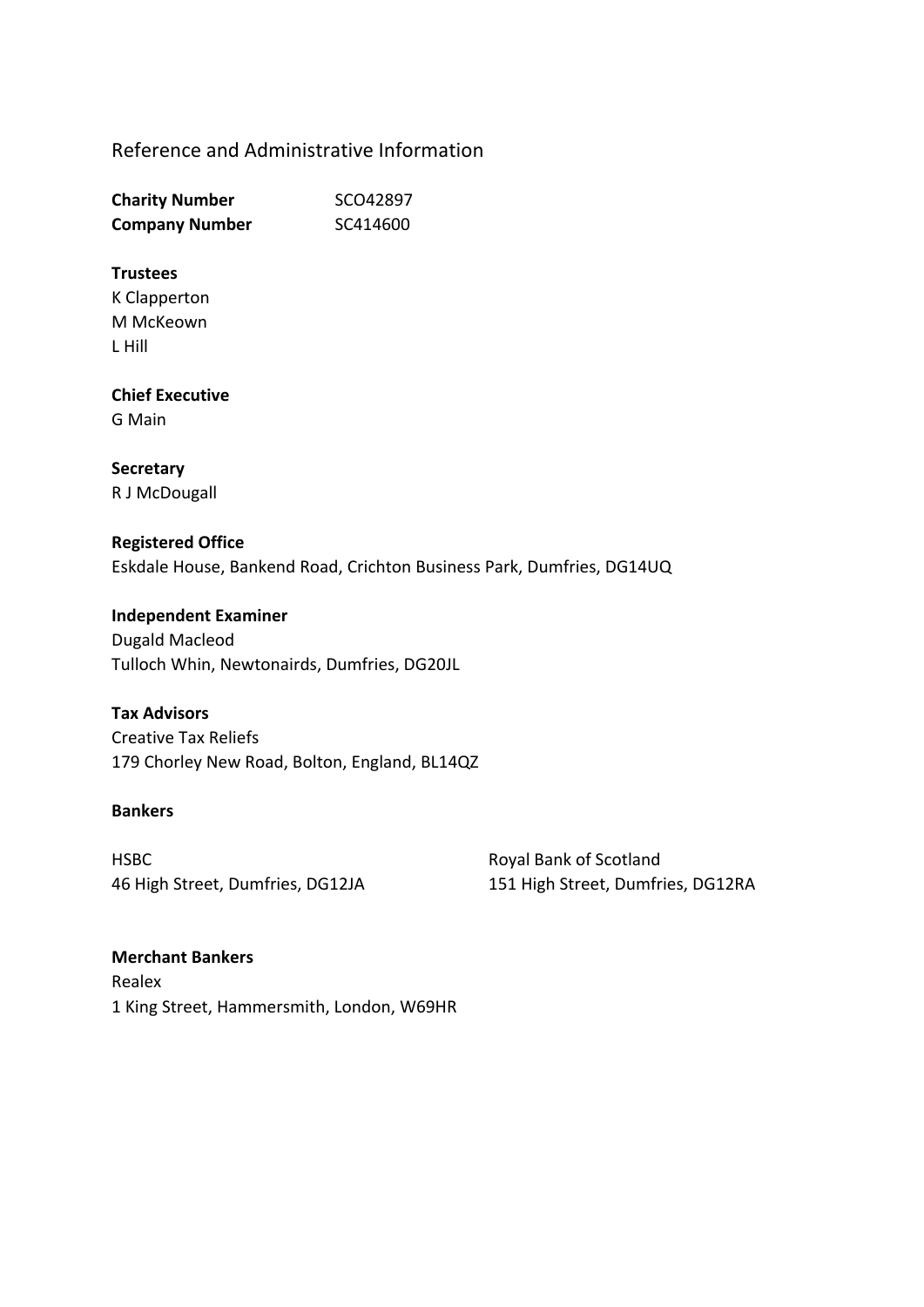## **Foreword**

As we entered our  $8<sup>th</sup>$  year of operation we looked to the future and to our achievements to understand how we could develop and safeguard our legacy for the future.

Our officers, trustees, stakeholders and volunteers were all involved in a strategic development phase which resulted in the creation of our strategic plan from 2020 until 2024.

The strategic plan outlines the cornerstones that we want to sustain.

### **Artistic Programme**

The 2019 was a massive hit with featured artists such as KT Tunstall, Hazel O'Connor, London Community Gospel Choir, Ed Byrne and Frank Turner amongst others. The Container Theatre made a return with a programme of 19 theatre and comedy shows over the 11 days from national artists and companies. Programming dance is still limited to due to venue constraints throughout the town.

Acts at the 2019 festival included:

KT Tunstall, Peatbog Faeries, Colonel Mustard & Dijon 5, Bombskare, Le Haggis, Family Roller Disco, London Community Gospel Choir, Birds of Chicago, Queer Haggis, Ibiza Live, Makers Market, Baby Loves Disco, Hardeep Singh Kohli, Hazel O'Connor, Hans Like a German, Hebrides Ensemble, Jukebox Bingo, Smut Slam, Frank Turner, Grace Petrie, Jock Tamson's Bairns, Ed Byrne, Craig Charles Funk and Soul, Brainiac Live, Talisk, Tidelines, Bootleg Beatles, Double Down Disco, Alabama 3, The Troggs, Complete Stone Roses, Manran, Turbyne, Vishten and Calan.

Audience numbers increased to 36,214 largely due to headline acts such as KT Tunstall and Ed Byrne, as well as a fuller Festival Hub programme.

The organization continued to develop work for youth audiences creating a partnership with Youth Beatz to open the festival, providing a free-to-view show for under 25-year olds which engaged 502 young people from throughout the region.

### **Youth Arts**

To follow on from the work done during summer 2018, we completed our work with Dumfries and Galloway Regional Ensemble to complete the production of Offski which ran the 26th – 28th October at Crichton Crypt. The show brought together 30 young people from Dumfries and Galloway who worked with three practitioners to complete the run. The project ran with our new partners the Crichton Trust, and Dumfries and Galloway College.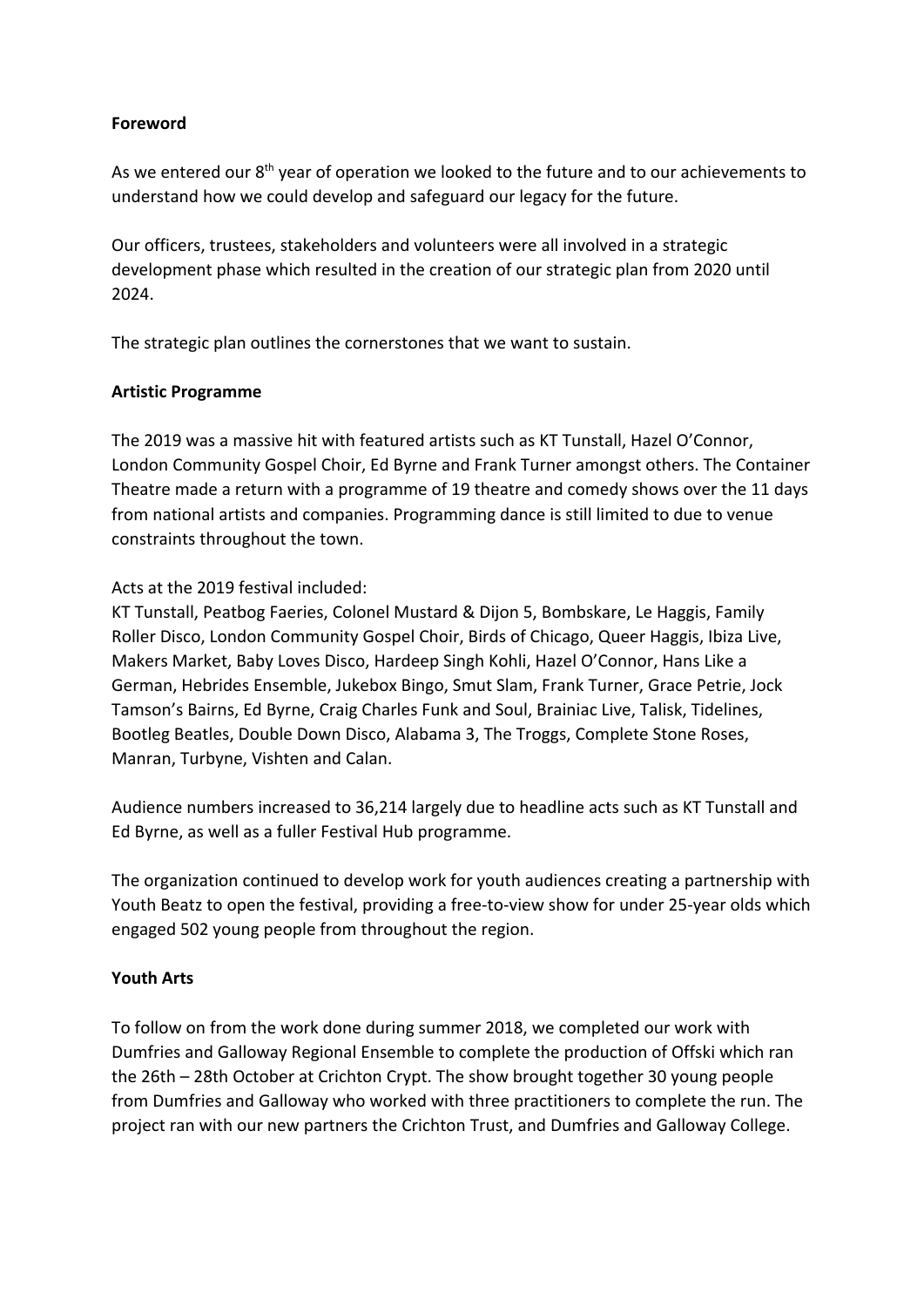Dumfries Youth Theatre took part in National Theatre Connections, performing Flesh by Rob Drummond, and travelled to the Traverse Theatre to perform it along with other youth theatres from across Scotland.

As the programme wound down in June, we decided to pause the programme until we came up with a different blueprint for it.

## **Community Music**

Dumfries Community Choir started a new period under different leadership and continued to explore the working model. We tried new methods of working, which some members did not like, and they are currently still working to develop a model that will allow the group to run for as long in the future as possible.

# **Creative Industries**

Our creative industries training programme Producers of the Future continued with the skills development of 3 trainee producers. The year included extensive research and development into rural cultural skills development which was delivered with partners Dumfries & Galloway Council, DGU and the key arts organisations who helped contribute to the action research shaped around the future of the cultural economy in South Scotland.

### **Access & Inclusion**

The organization is committed to broadening access and the diversity of arts audiences in both South Scotland and North England.

We tackled geographic isolation with the support of Event Scotland and Year of Young People through a subsidised performance training initiative which included young people from areas across the region that might not ordinarily be able to afford the travel for these routes.

Our Community Choir programme continued to offer free access to our participatory projects, as well as our weekly singing drop-in which ran at Oasis Youth Centre.

Big Burns Supper is continuing to develop the website to include Access Guides to all venues to make it easier for disabled users and those with access needs to get the information they require about our shows and events.

We are committed to developing audience, with a focus on our area as a place where there is low levels of income and overall poverty. Big Burns Supper continued to run accessible arts schemes including Kids go free & Students go free, as well as the Free Entertainment in the Festival Hub programme.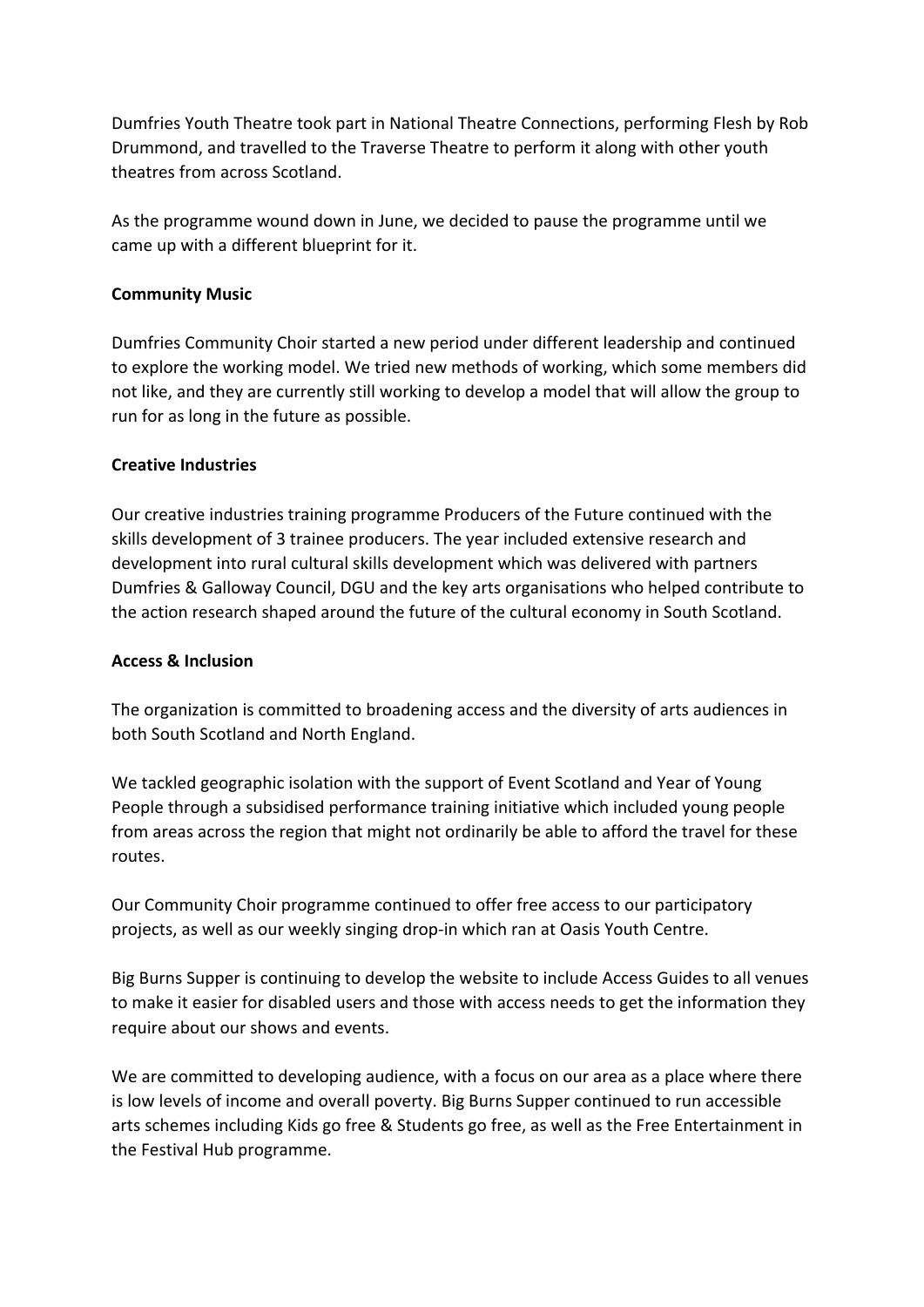### **Financial Review**

With support from our key funders - Event Scotland, Dumfries and Galloway Council and Holywood Trust - we were able to continue our portfolio projects and continue secured employment for three full time members of staff and one member of staff part time.

The organisation continues to sustain itself with box office sales, seeing an increase to £189,365.

Investment into artistic fees increased slightly and the organisation continues to programme portfolio festivals with total risk to the company.

Cash sponsorship increased to £129,000 and projects saw an increase of in-kind support from organisations in Dumfries & Cumbria. Support from Scottish Power Energy Networks, Maxwelltown Roofers & Storey Contracting had a massive impact on supporting the production budget for Big Burns Supper.

The organisation continues to be supported by a vital bank of volunteers who dedicate their time to the projects. The organisation values all in-kind resource to be worth over £128,000 per year which makes its support vital to the feasibility of our work.

#### **Investment Policy & Performance**

The Trustees' investment powers are government by the Articles of Association, which permits the Charity's funds to be invested as the trustees see fit and, in a manner, which is beneficial for the achievement of the Charity's objects.

#### **Risk Management**

The Trustees review the risks to which the Charity is exposed. The organisation follows accepted health and safety procedures in all its activities to minimize the likelihood of harm to staff, performers, volunteers, clients and visitors to festivals, events and community programmes. The Trustees consider that, as far as is currently practical, suitable systems, internal controls and insurances are in place to mitigate risks.

Financial sustainability is still a major risk for the charity, but the organisation has worked hard to reduce the liabilities per annum.

### **Reserves Policy**

The organisation set a reserve policy for the first time, which reflected how the organisation is intending to mature. The board agreed that 10% of core costs should be achieved in the next strategic period.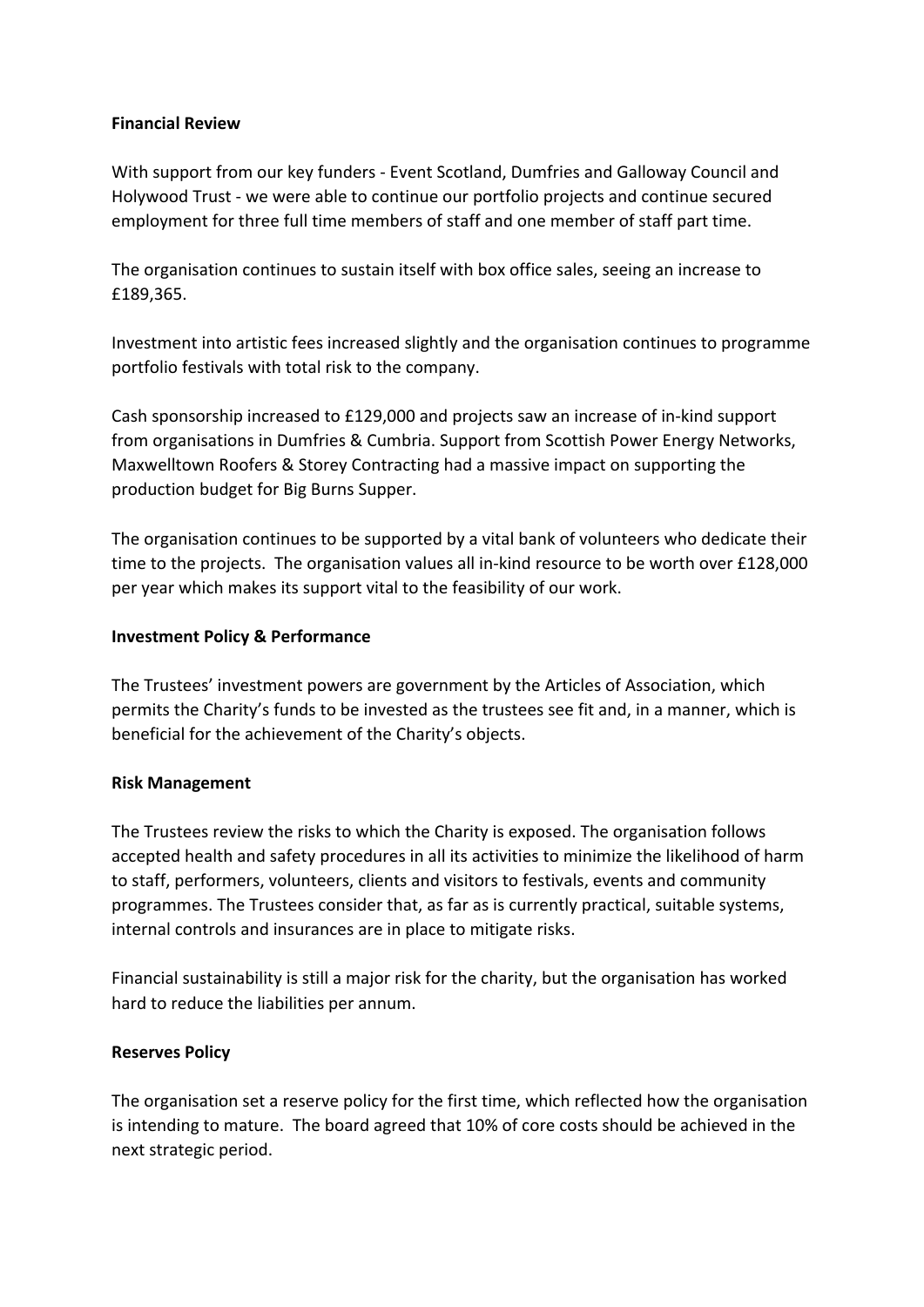# Structure, Governance and Management

### **Governing Document**

The Charity is a company limited by guarantee and a registered charity. It is governed by its Memorandum and Articles of Association which were updated by special resolution on the 20th May2016 to include a name change from the Big Burns Supper Festival Trust.

### **Recruitment and Appointment of Trustees**

The Trustees are elected by the company at the Annual General Meeting in accordance with the Articles of Association. The Trustees who served during the year were:

Karen Clapperton (Chair) Martin McKeown Lesley Hill

# **Trustee Induction & Training**

An induction pack is available to any new Trustee which includes a copy of the Memorandum and Articles of Association, a summary of the Charity's objectives, a copy of the Charity Commission's guide on the duties of a trustee and the most recent financial statements.

All new trustees receive one full day's board training which is delivered by an external provider.

### **Organisation Structure**

The Trustees have access to bi-monthly information regarding the programme and financial performance of the trust and meet 6 times a year. All committee meetings are attended by the Executive Producer and Associate Producer. These roles are commissioned as freelance project staff working less than 10 months per year. The organisation intends to make these two positions employed staff for the next financial year.

The Holywood Trust receives an invitation to send observers to the Trustees' Meetings and receive a copy of the minutes of the meeting.

### **Key Management Personnel Remuneration**

The Trustees consider the board of Trustees, the Executive Producer and the Associate Producer as compromising the key management personnel of the charity in charge of directing and controlling the charity and running and operating the charity of a day to day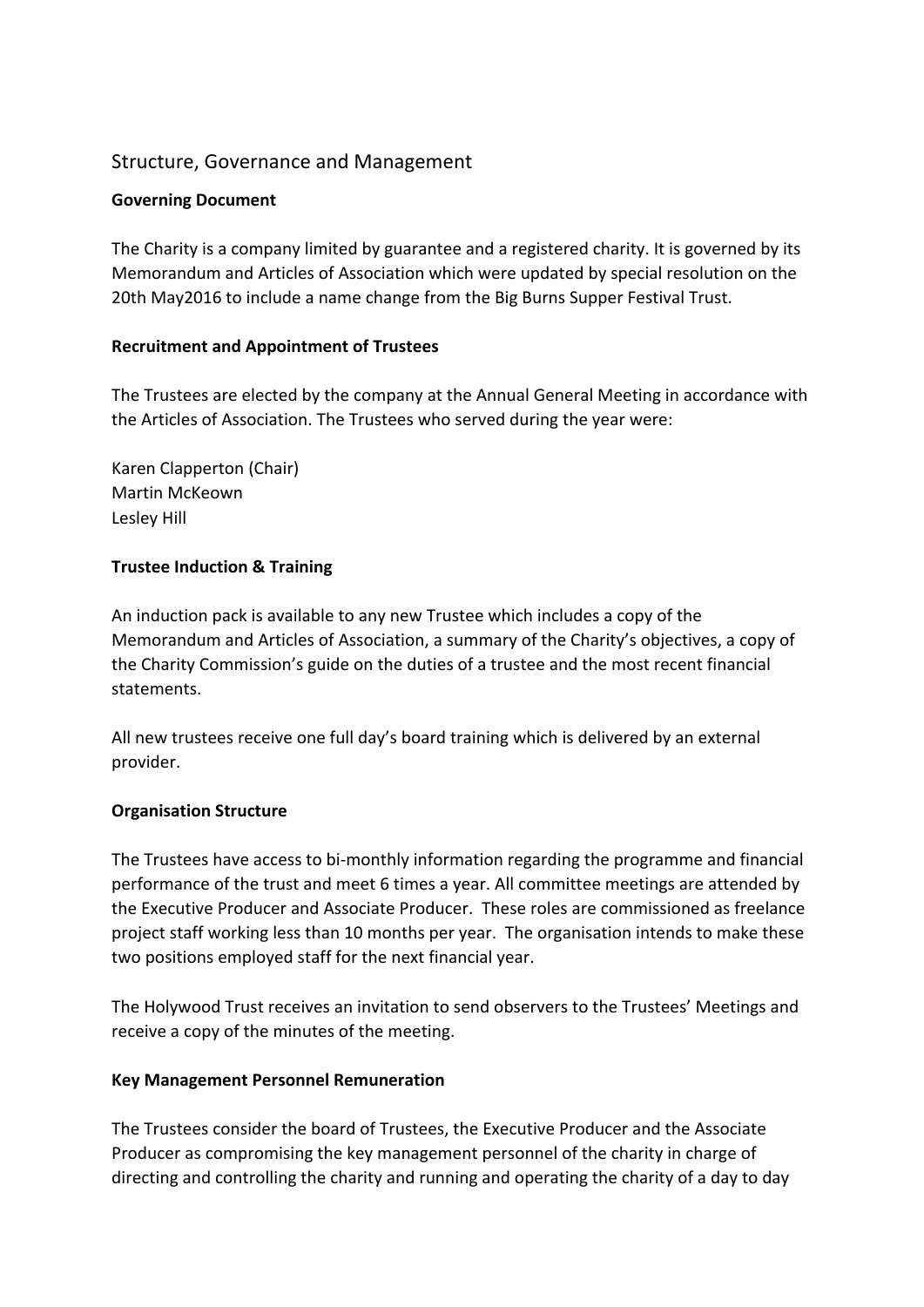basis. Trustees give their time freely and no Trustee remuneration was paid to them during the year.

Trustees are required to disclose all relevant interests to other Trustees and withdraw from decisions where a conflict of interest may arise. Any benefit received by trustees, staff and volunteers is purely incidental to the objects of the charity. Trustees' responsibilities

The Trustees are responsible for preparing the Trustees' Annual Report including the Strategic Report and the financial statements in accordance with applicable law and United Kingdom Accounting Standards (United Kingdom Generally Accepted Accounting Practice).

Company law requires the Trustees to prepare financial statements for each financial year, which give a true and fair view of the state of affairs of the group and the charitable company and of the group's incoming resources and application of resources, including the income and expenditure, of the group for the year. In preparing these financial statements, the trustees are required to:

- Select suitable accounting policies and then apply them consistently;
- Observe the methods and principles in the Charities SORP
- Make judgments and estimates that are reasonable and prudent;
- State whether application UK accounting standards have been followed, subject to any material departures disclosed and explained in the financial statements, and
- Prepare the financial statements on the going concern basis unless it is inappropriate to presume that the charitable company will continue in operation.

The Trustees are responsible for keeping adequate accounting records which disclose with reasonable accuracy at any time the financial position of the group and the charitable company and enable them to ensure that the financial statements comply with the Companies Act 2006. They are also responsible for safeguarding the assets of the group and the charitable company and hence for taking reasonable steps for the prevention and detection of fraud and other irregularities.

### **Statement of Disclosure to the Independent Examiner**

In so far as the trustees are aware:

• There is no relevant examination information of which the Independent examiner is unaware; and

• The Trustees have taken all steps that they ought to have taken to make themselves aware of any relevant examination information and to establish that the independent examiner is aware of that information.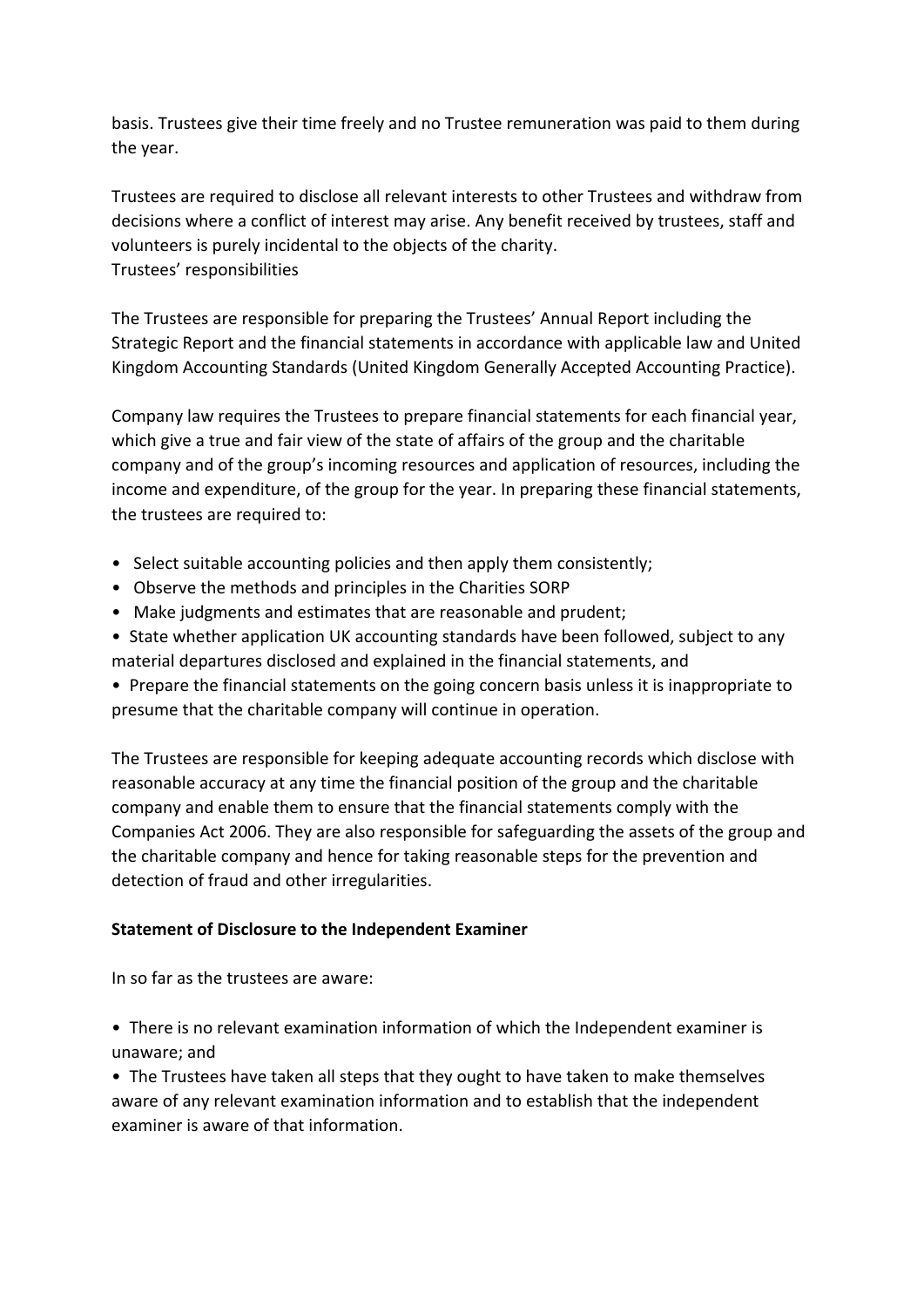### **Project Team**

The dedication and determination of Electric Theatre Workshop project teams is crucial to sustaining the portfolio events and programmes. The Trustees are, as always, enormously grateful to them and what they do for the organisation.

Trustees wish to make the reader aware that although there is a deficit on paper of -£25,054 on the 31<sup>st</sup> March 2019, this annual report is for 7 months as opposed to the normal 12 month cycle. This is because of a date change in our annual reporting cycle, subsequent grants due in April and May cover the operational deficit from the event delivered in January.

Approval of the Trustees' Report and Strategic Report on behalf of the Board

Mei

K Clapperton 17<sup>th</sup>March 2020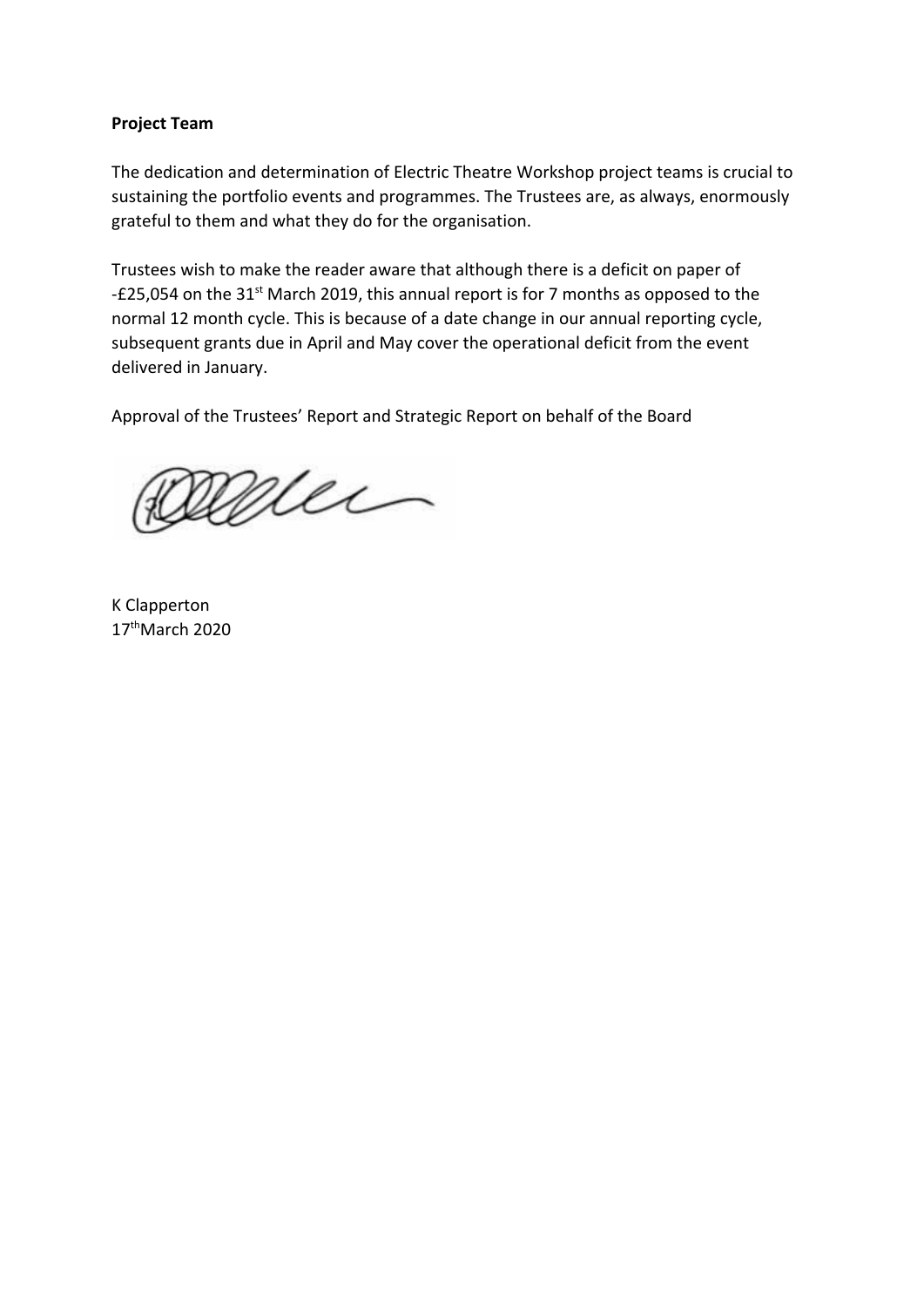Independent Examiners Report to the Trustees of Electric Theatre Workshop Ltd

I report on the accounts of the charity for the year ended  $31<sup>st</sup>$  March 2019, which are set out on pages 14-17.

#### **Respective Responsibilities of Trustees and the Examiner**

The charity trustees (who are also the directors of the company for the purposes of company law) are responsible for the preparation of accounts in accordance with the terms of the Charities and Trustee Investment (Scotland) Act 20054 and the Charities Accounts (Scotland) regulations 2006. The charity trustees consider that the audit requirement of Regulation 10(1) (a) to (c) of the Accounts Regulations does not apply. It is my responsibility to examine the accounts as required under section 44(1) (c) of the Act and to state whether matters have come to my attention.

#### **Basis of Independent Examiners Statement**

My examination is carried out in accordance with Regulation 11 of the 2006 Accounts Regulations. An examination includes a review of the accounting records kept by the charity and a comparison of the accounts presented with those records. It also includes consideration of any unusual items or disclosures in the accounts, and seeks explanations from the trustees concerning such matters. The procedures undertaken do not provide all the evidence that would be required in an audit, and consequently I do not express and audit opinion on the view of the given accounts.

#### **Independent Examiners Statement**

During my examination, no matter has come to my attention

- 1. Which gives me reasonable cause to believe that in any material respect the requirements to keep accounting records in accordance with Section 44(10 (a) of the 2005 Act and Regulation 4 of the 2006 Accounting Regulations, and to prepare accounts which accord with the accounting records and comply with Regulation 8 of the 2006 Accounts Regulations have not been met.
- 2. To which, in my opinion, attention should be drawn in order to enable a proper understanding of the accounts to be reached.

Plailen

Dugald Macleod, CA Tulloch Whin, Netwonairds, Dumfries DG2 0J 1st July 2019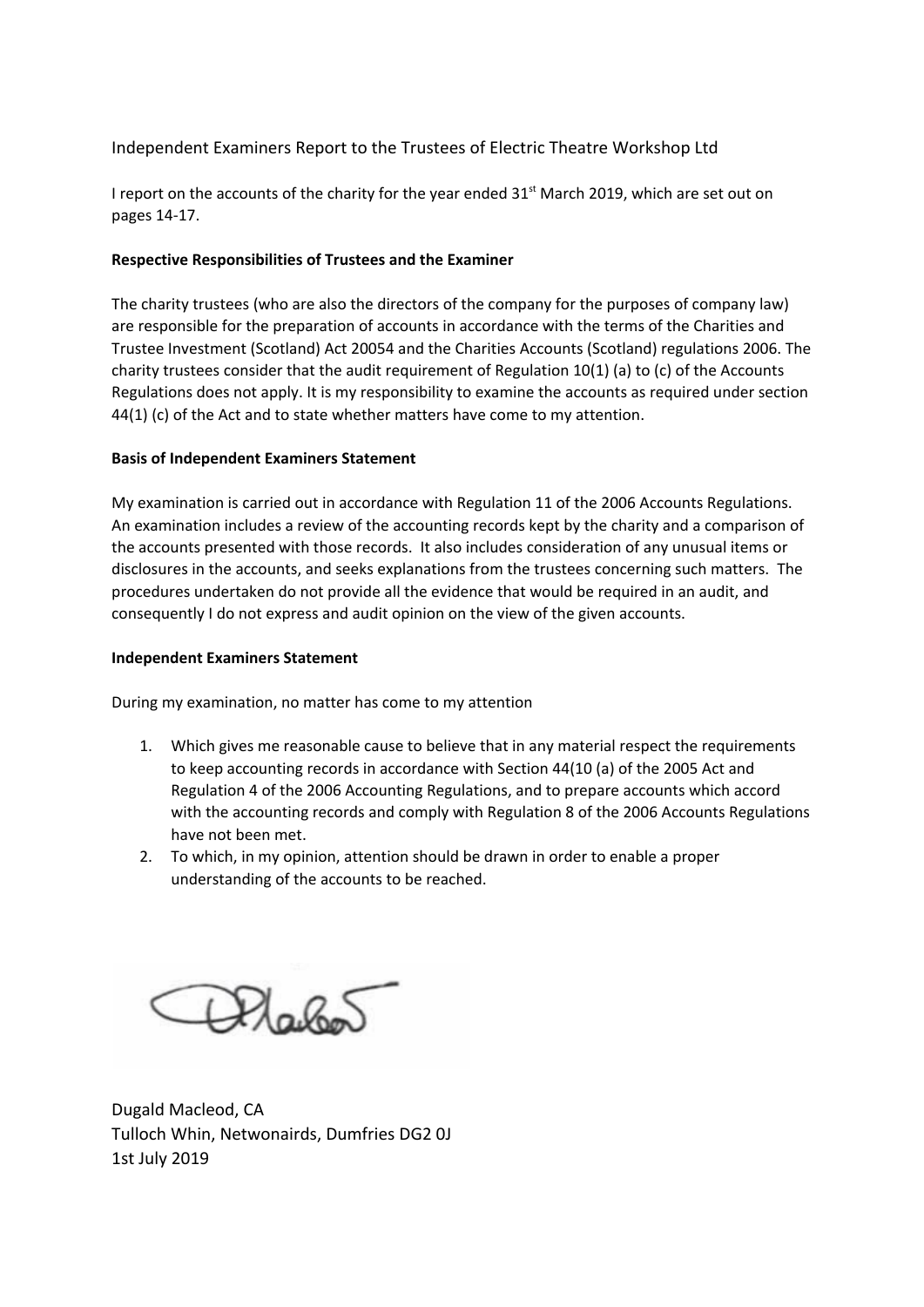|                                                                | <b>Not</b><br>e | <b>Unrestricted</b><br>funds | <b>Restricted</b><br>funds | <b>Total funds</b><br>current<br>period | <b>Total funds</b><br>last year |
|----------------------------------------------------------------|-----------------|------------------------------|----------------------------|-----------------------------------------|---------------------------------|
|                                                                |                 | (7 month<br>period)<br>£     | (7 month<br>period)<br>£   | (7 month<br>period)<br>£                | £                               |
| Income<br>Income from charitable<br>activities:                |                 |                              |                            |                                         |                                 |
| Advancement of the arts                                        | 4               | £311,107                     | £8,100                     | £319,207                                | £375,887                        |
| Income from other trading<br>activities                        |                 |                              |                            |                                         |                                 |
| <b>Festival Hub receipts</b><br><b>Bank interest</b>           |                 | £85,228<br>£1                |                            | £85,228<br>£1                           | £77,619<br>£5                   |
| <b>Total incoming resources</b>                                |                 | £396,336                     | £8,100                     | £404,436                                | £453,511                        |
| <b>Expenditure</b><br>Expenditure on charitable<br>activities: |                 |                              |                            |                                         |                                 |
| Advancement of the arts                                        | 5               | £357,384                     | £8,100                     | £365,484                                | £392,085                        |
| Expenditure on other<br>trading activities:                    |                 |                              |                            |                                         |                                 |
| <b>Festival Hub expenses</b>                                   |                 | £72,444                      |                            | £72,444                                 | £65,976                         |
| <b>Total expenditure</b>                                       |                 | £429,828                     | £8,100                     | £437,928                                | £458,061                        |
| Net income and net<br>movement in funds during<br>the year     |                 | £33,492                      |                            | £33,492                                 | £4,550                          |
| <b>Reconciliation of funds</b>                                 |                 |                              |                            |                                         |                                 |
| <b>Total funds brought</b><br>forward                          |                 | £8,447                       |                            | £8,447                                  | £12,997                         |
| <b>Total funds carried forward</b>                             |                 | £25,045                      | $\overline{\phantom{0}}$   | £25,045                                 | £8,447                          |
|                                                                |                 |                              |                            |                                         |                                 |

*The statement of financial activities includes all gains and losses recognised in the year. All income and expenditure derives from continuing activities.*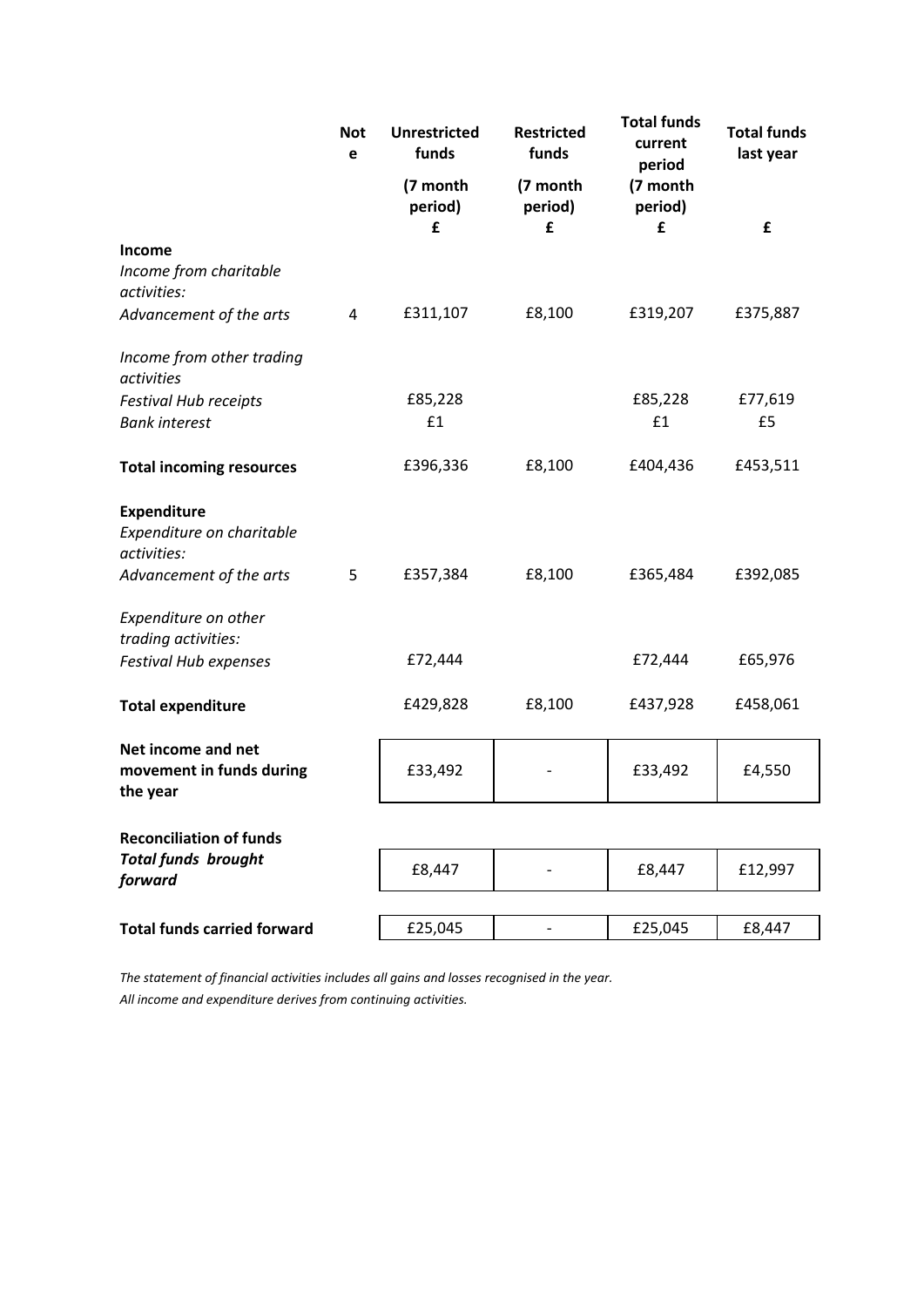|                                                                                     | <b>Not</b><br><b>Unrestricte</b><br>d funds<br>e |                     | <b>Restricted</b><br>funds | <b>Total funds</b><br>current<br>period | <b>Total</b><br>funds last<br>year |  |
|-------------------------------------------------------------------------------------|--------------------------------------------------|---------------------|----------------------------|-----------------------------------------|------------------------------------|--|
|                                                                                     |                                                  | (7 month<br>period) | (7 month<br>period)        | (7 month<br>period)                     |                                    |  |
| <b>Fixed Assets</b>                                                                 |                                                  | £                   | £                          | £                                       | £                                  |  |
| <b>Tangible Assets</b>                                                              | 10                                               | £14,633             |                            | £14,633                                 | £4,725                             |  |
| <b>Total Fixed Assets</b>                                                           |                                                  | £14,633             | $\overline{\phantom{0}}$   | £14,633                                 | £4,725                             |  |
| <b>Current Assets</b><br>Cash at bank and in hand<br>Accrued income<br><b>Stock</b> |                                                  | £1,343<br>£5,664    |                            | £1,343<br>£5,664                        | £12,548<br>£12,205                 |  |
| <b>Total Current Assets</b>                                                         |                                                  | £7,007              | $\frac{1}{2}$              | £7,007                                  | £24,789                            |  |
| <b>Liabilities</b><br>Creditors falling due within one<br>year                      | 11                                               | £46,685             |                            | £46,685                                 | £21,067                            |  |
| <b>Net Current Assets</b>                                                           |                                                  | £39,678             | $\qquad \qquad -$          | £39,678                                 | £3,722                             |  |
| <b>Total Assets less Current</b><br><b>Liabilities</b>                              |                                                  | £25,045             |                            | £25,045                                 | £8,447                             |  |
| <b>Creditors falling due after more</b><br>than one year                            |                                                  |                     |                            |                                         |                                    |  |
| <b>Net Assets</b>                                                                   |                                                  | £25,045             | $\qquad \qquad -$          | £25,045                                 | £8,447                             |  |
| The funds of the charity:<br>Unrestricted income funds<br>Restricted income funds   | 12                                               | £25,045             |                            | £25,045                                 | £8,447                             |  |
| <b>Total charity funds</b>                                                          |                                                  | £25,045             |                            | £25,045                                 | £8,447                             |  |

*The accounts prepared in accordance with the special provisions of Part 15 of the Companies Act relating to small companies and constitute the annual accounts required by the Companies Act 2006 and are for circulation to members of the company.*

*The notes on page 9 to 11 form part of these accounts.*

*Signed KAREN CLAPPERTON, Chair of the Trustees on behalf of the Board of Trustees.*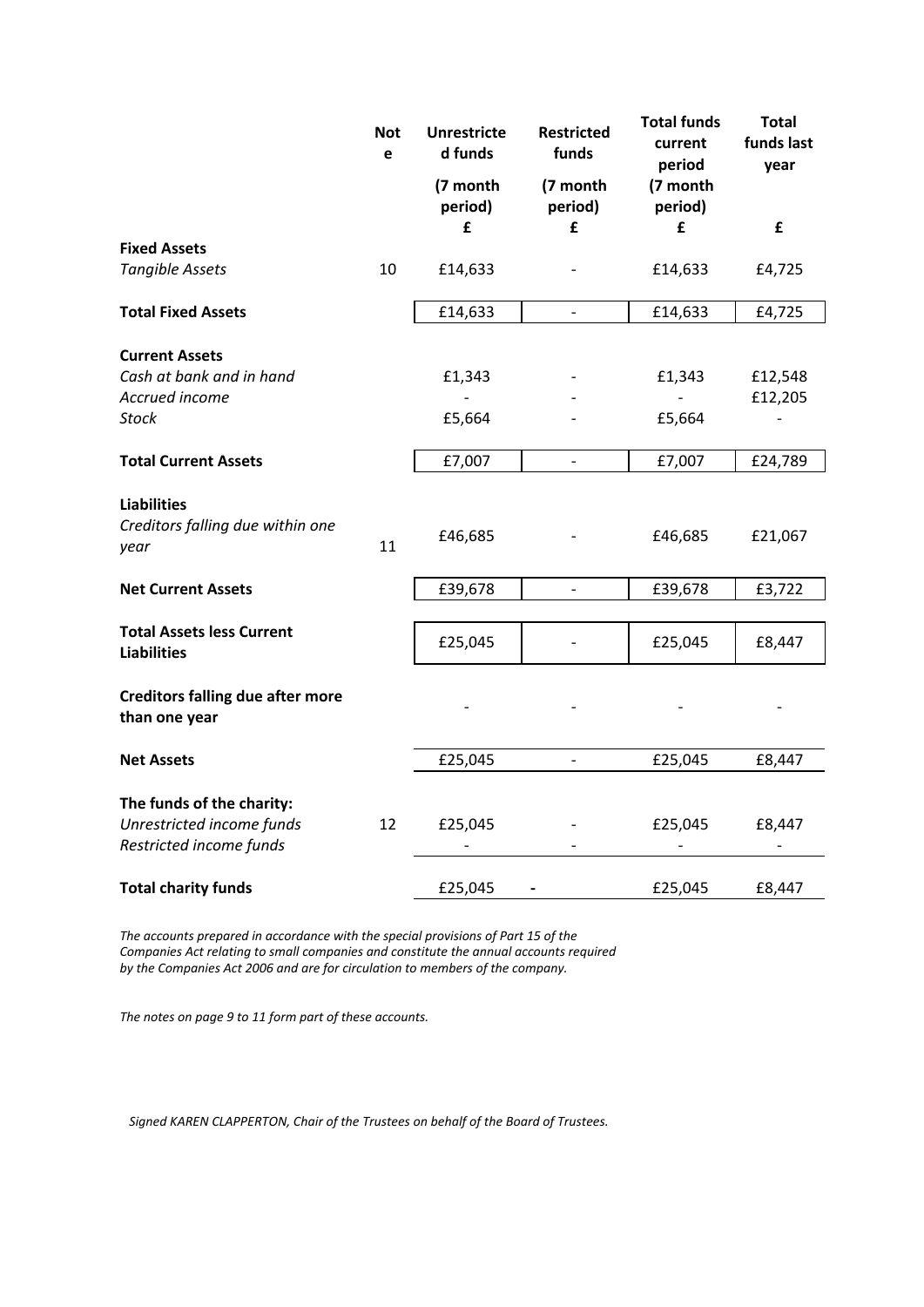#### **Notes to the Accounts**

#### **1. Accounting policies**

The principal accounting policies adopted, judgements and key sources of estimation uncertainty in the preparation of the financial statements are as follows:

#### **(a) Basis of preparation**

The financial statements have been prepared in accordance with Accounting and Reporting by Charities: Statement of Recommended Practice applicable to charities preparing their accounts in accordance with the Financial Reporting Standard for Smaller Entities published on 16/7/14, the Financial Reporting Standard for Smaller Entities (effective January 2015) and the Companies Act 2006. Assets and liabilities are initially recognised at historical cost or transaction value unless otherwise stated in the relevant accounting policy note(s).

#### **(b) Preparation of the accounts on a going concern basis**

Management remains in contact with sponsoring bodies to secure their ongoing financial support.

#### **(c) Donated services and facilities**

Donated services or facilities are recognised as income when the charity has control over the item, any conditions associated with the donated item have been met, the receipt of economic benefit from the use by the charity of the item is probable and that economic benefit can be measured reliably. On receipt, donated services and facilities are recognised on the basis of the value of the gift to the charity which is the amount the charity would have been willing to pay to obtain services or facilities of equivalent economic benefit on the open market; a corresponding amount is then recognised in expenditure in the period of receipt.

#### **(d) Interest receivable**

Interest on funds held on deposit is included when receivable and the amount can be measured reliably by the charity; this is normally upon notification of the interest paid or payable by the Bank.

#### **(e) Fund Accounting**

Unrestricted funds are available on activities that further any of the purposes of the charity. Designated funds are unrestricted funds of the charity which the trustees have decided at their discretion to set aside to use for a specific purpose. Restricted funds are donations which the donor has specified are to be solely used for particular areas of the charity's work or for specific artistic projects being undertaken by the charity.

#### **(f) Expenditure and irrecoverable VAT**

Expenditure is recognised once there is a legal and constructive obligation to make a payment to a third party, it is probable that settlement will be required and the amount of the obligation can be measured reliably. Irrecoverable VAT is charged as a cost against the activity for which the expenditure was incurred.

#### **(g) Tangible fixed assets**

Individual fixed assets costing £1,000 or more are capitalised at cost and are depreciated over their estimated useful economic lives on a straight line basis as follows:

| <b>Assets Category</b> | <b>Annual Rate</b> |
|------------------------|--------------------|
| Plant & Equipment      | 10% - 33%          |

#### **(h) Debtors**

Trade and other debtors are recognised at the settlement amount due. Prepayments are valued at the amount prepaid.

#### **(i) Cash at bank and in hand**

Cash at bank and cash in hand includes cash and short term highly liquid investments with a short maturity of three months or less from the date of acquisition or opening of the deposit or similar account.

#### **(j) Creditors and provisions**

Creditors and provisions are recognised where the charity has a present obligation resulting from a past event that will probably result in the transfer of funds to a third party and the amount due to settle the obligation can be measured or estimated reliably. Creditors and provisions are normally recognised at their settlement amount after allowing for any trade discounts due.

#### **(k) Financial instruments**

The charity only has financial assets and financial liabilities of a kind that qualify as basic financial instruments. Basic financial instruments are initially recognised at transaction value and subsequently measured at their settlement value with the exception of bank loans which are subsequently measured at the carrying value plus interest less repayments. The financing charge to expenditure is at a constant rate calculated using the effective interest rate method.

#### **(l) Pensions**

The charity has no employees and therefore no pension liability.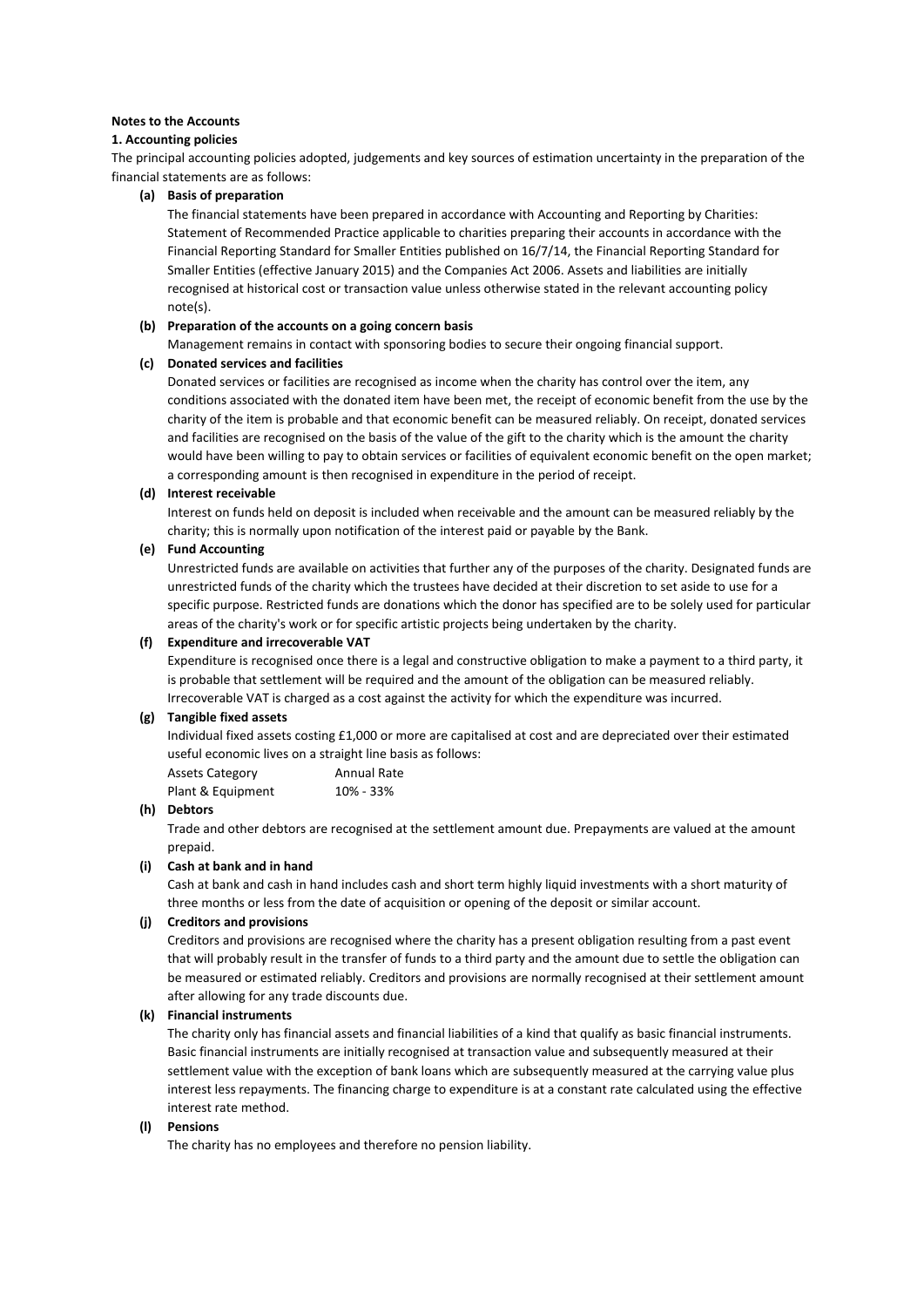#### **Notes to the Accounts (cont)**

#### **2. Change of accounting date**

During the period, the company changed its accounting date from 31<sup>st</sup> August to 31<sup>st</sup> March. This has resulted in this period being one of seven months, whereas the comparative figures are for one year.

#### **3. Legal status of the charity**

The charity is a company limited by guarantee and has no share capital

| 4. Income from Charitable Activities | <b>Unrestricted</b><br>funds | <b>Restricted funds</b> | <b>Total funds</b><br>current period | <b>Total funds last</b><br>year |
|--------------------------------------|------------------------------|-------------------------|--------------------------------------|---------------------------------|
|                                      | (7 month<br>period)          | (7 month<br>period)     | (7 month<br>period)                  |                                 |
|                                      | £                            | £                       | £                                    | £                               |
| <b>Box Office</b>                    | £203,458                     |                         | £203,458                             | £221,596                        |
| Patrons                              | £13,013                      |                         | £13,013                              | £22,406                         |
| Grants:                              |                              |                         |                                      |                                 |
| <b>Holywood Trust</b>                | £30,000                      |                         | £30,000                              | £16,665                         |
| Visit Scotland                       | £40,500                      |                         | £40,500                              | £45,000                         |
| <b>Arts Council England</b>          | £13,868                      |                         | £13,868                              |                                 |
| Peoples' Project                     | £5,000                       |                         | £5,000                               |                                 |
| Loreburn Community                   | £200                         |                         | £200                                 |                                 |
| Dumfries & Galloway Council          |                              |                         |                                      | £32,000                         |
| National Lottery                     |                              |                         |                                      | £9,996                          |
| Commissions                          |                              |                         |                                      |                                 |
| Carlisle City Council                |                              | £8,100                  | £8,100                               | £18,900                         |
| Sponsorship                          | £832                         |                         | £832                                 | £4,250                          |
| <b>HMRC Gift Aid</b>                 | £4,236                       |                         | £4,236                               | £5,074                          |
|                                      | £311,107                     | £8,100                  | £319,207                             | £375,887                        |

| 5. Analysis of expenditure on charitable<br>activities | <b>Unrestricted</b><br>funds | <b>Restricted funds</b> | <b>Total funds</b><br>current period | <b>Total funds last</b><br>year |
|--------------------------------------------------------|------------------------------|-------------------------|--------------------------------------|---------------------------------|
|                                                        | (7 month period)             | (7 month period)        | (7 month period)                     |                                 |
|                                                        | £                            | £                       | £                                    | £                               |
| Artistic and support fees                              | £150,435                     |                         | £150,435                             | £160,338                        |
| Production expenses                                    | £152,436                     | £8,100                  | £160,536                             | £148,324                        |
| Box office expenses                                    | £3,172                       |                         | £3,172                               | £5,746                          |
| Training and welfare                                   | £600                         |                         | £600                                 | £22,173                         |
| <b>Building occupancy</b>                              | £3,960                       |                         | £3,960                               | £2,712                          |
| Telephone and IT                                       | £1,213                       |                         | £1,213                               | £1,432                          |
| Office expenses                                        | £1,570                       |                         | £1,570                               | £2,447                          |
| Documentation                                          | £5,089                       |                         | £5,089                               | £1,345                          |
| Marketing                                              | £31,252                      |                         | £31,252                              | £38,727                         |
| Insurance                                              | £498                         |                         | £498                                 | £3,672                          |
| Accountancy                                            | £1,320                       |                         | £1,320                               | £1,013                          |
| Other professional fees                                | £600                         |                         | £600                                 | £2,010                          |
| Bank charges                                           | £261                         |                         | £261                                 | £571                            |
| Depreciation                                           | £4,878                       |                         | £4,878                               | £1,575                          |
|                                                        | £357,284                     | £8,100                  | £365,384                             | £392,085                        |